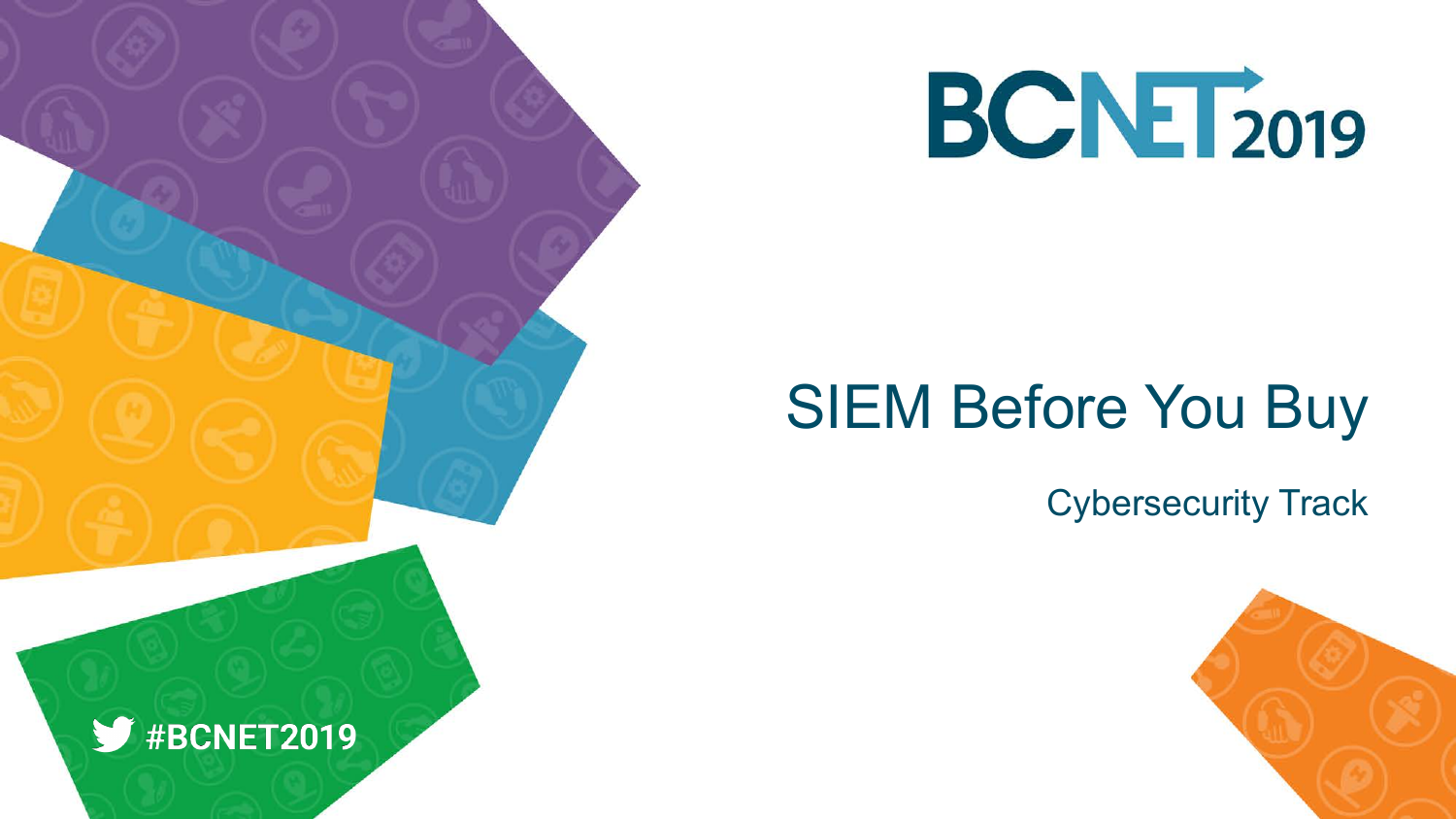### Agenda

- Introductions
- Why a Security Information and Event Management (SIEM) system?
- Use Cases: the good, the bad, the ugly.
- SIEM Governance.
- What we wish we had known before buying a SIEM?
- SIEM Future State.





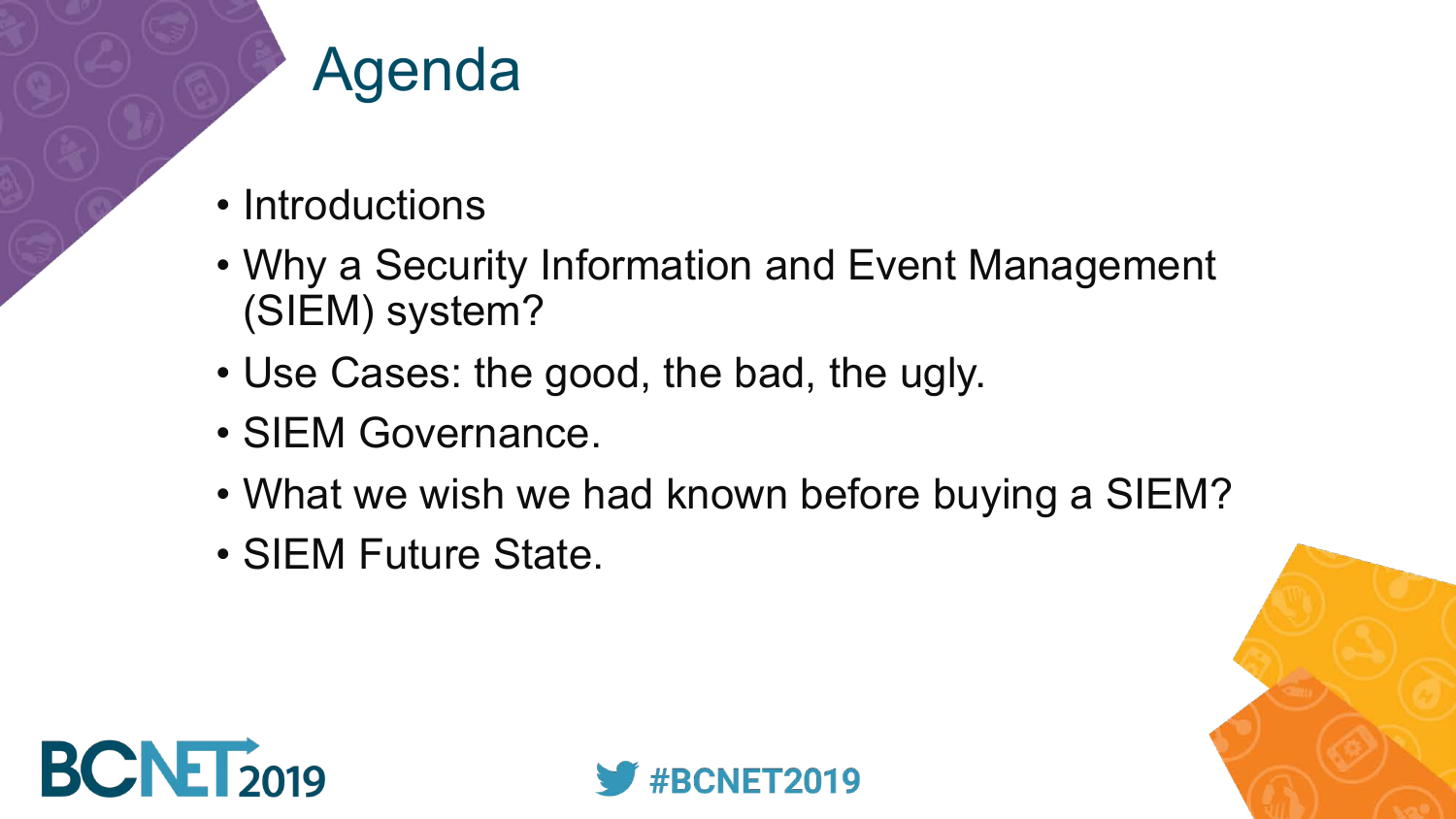## **Participants**

- Larry Carson, Associate Director, Information Security Management
- Jill Kowalchuk, NREN Coordination Manager
- Hugh Burley, Director Information Security/Information Security Officer
- Glenn Davies, Manager, IT Services
- Alex Doradea-Cabrera, SIEM Systems Administrator, BCNET





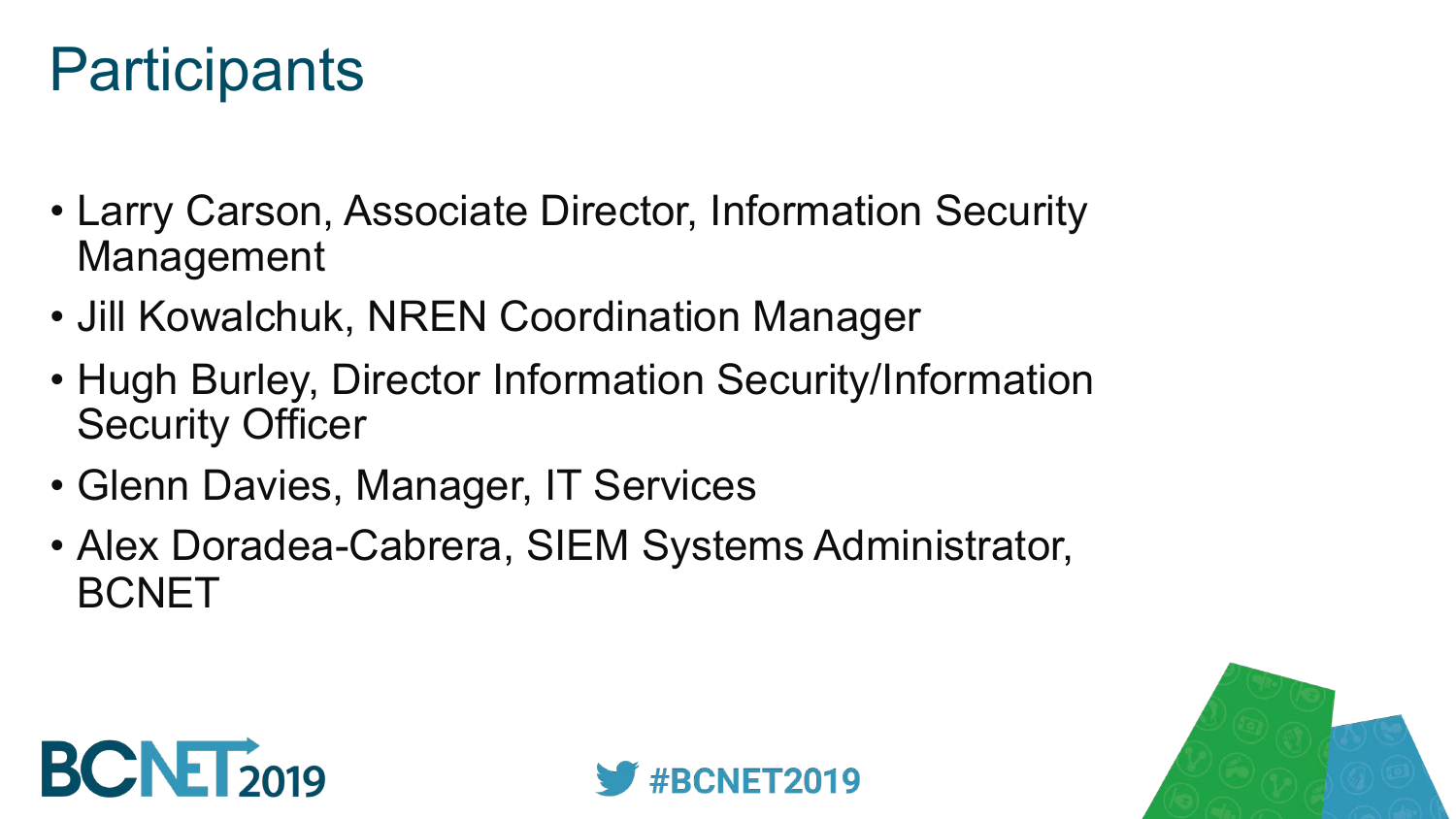

# BCNET2019

Why a Security Information and Event Management (SIEM) system?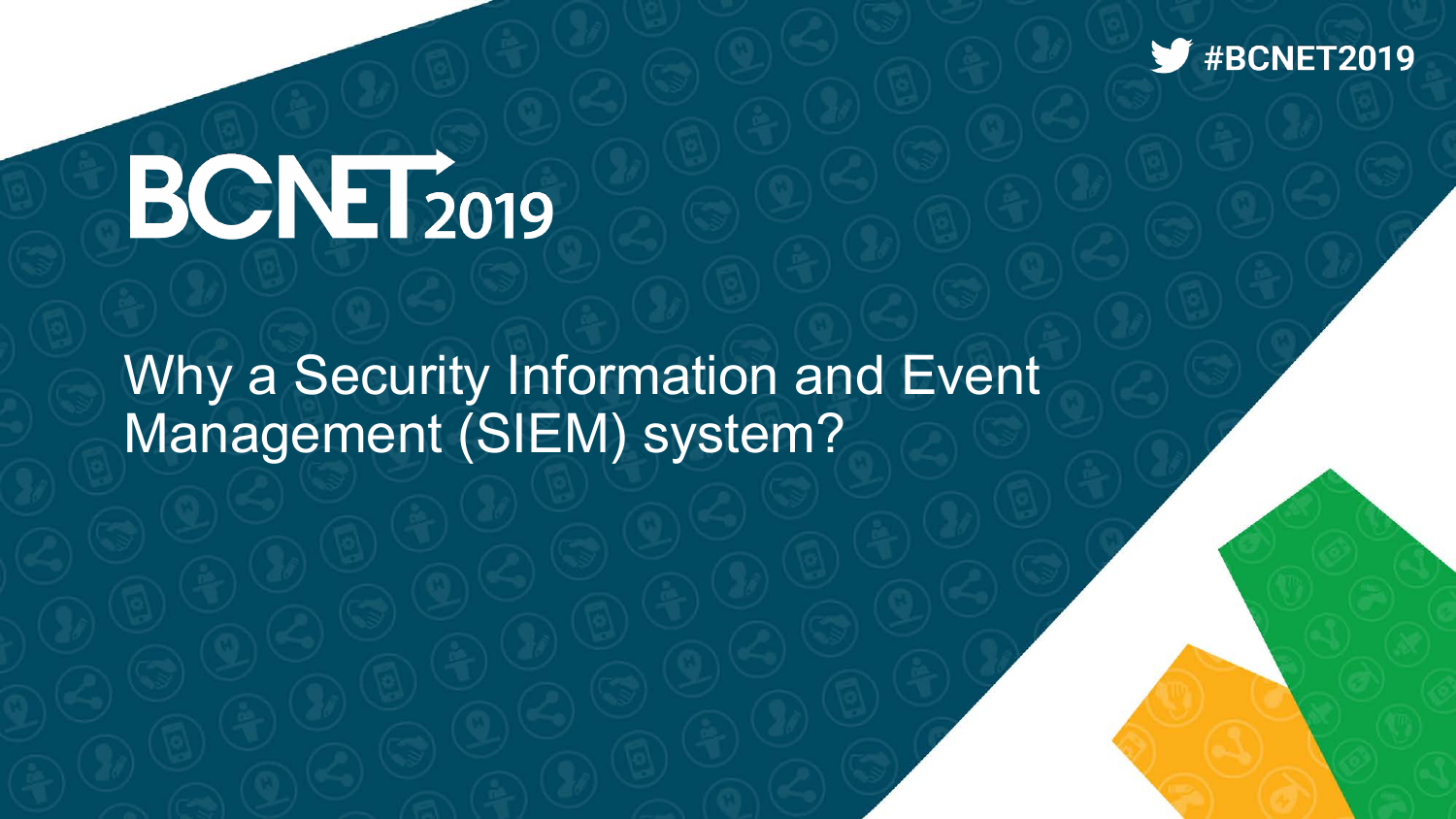## Some reasons for buying a SIEM

| Told it was a good<br>idea                                      | The Silver Bullet<br>solution all your<br>security woes | <b>Zero Day</b><br>protection |
|-----------------------------------------------------------------|---------------------------------------------------------|-------------------------------|
| Improve the<br>efficiency of<br>incident handling<br>activities | Compliance                                              | Other                         |





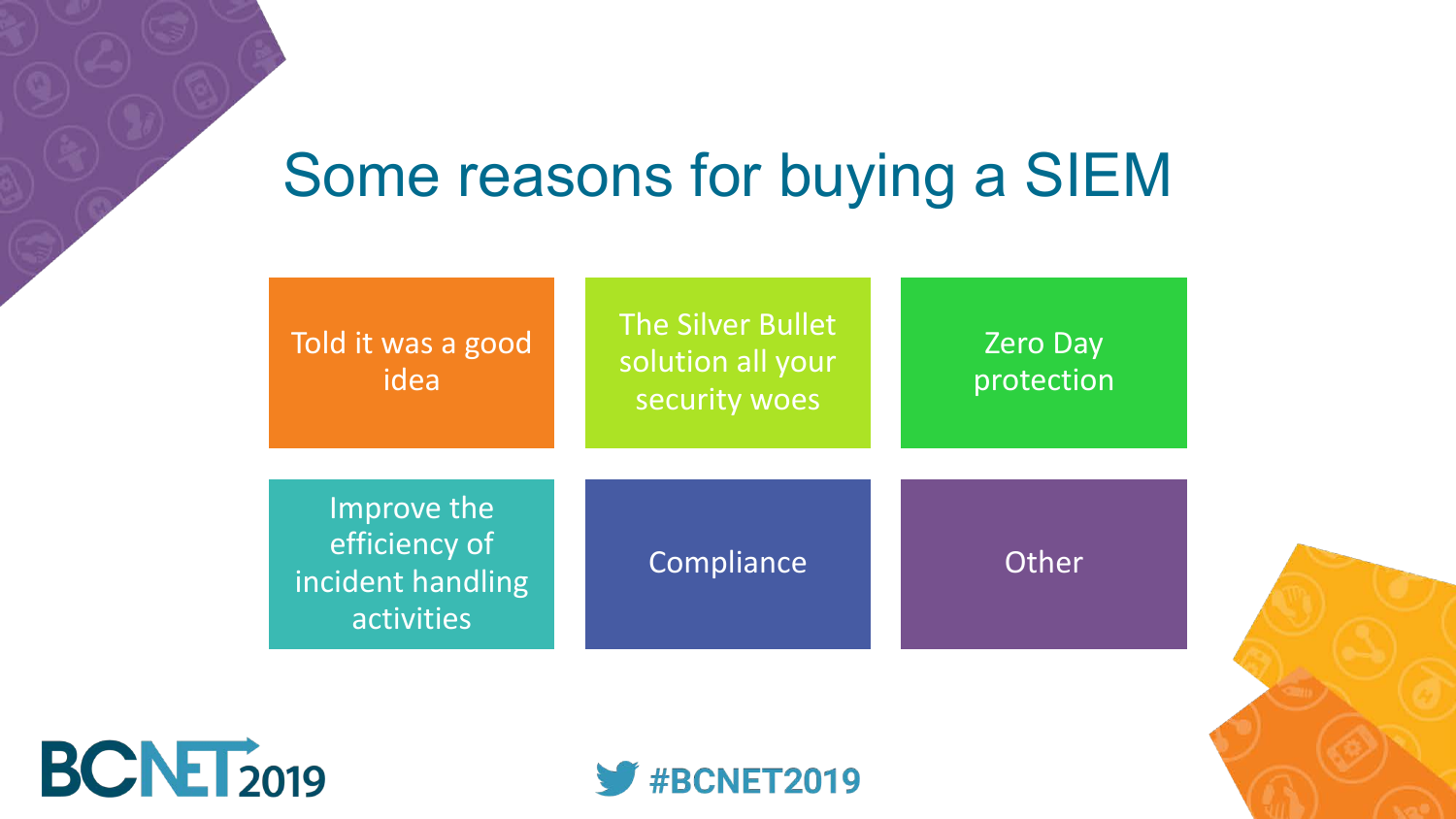

# BCNET<sub>2019</sub>

### Use Cases: the good, the bad, the ugly.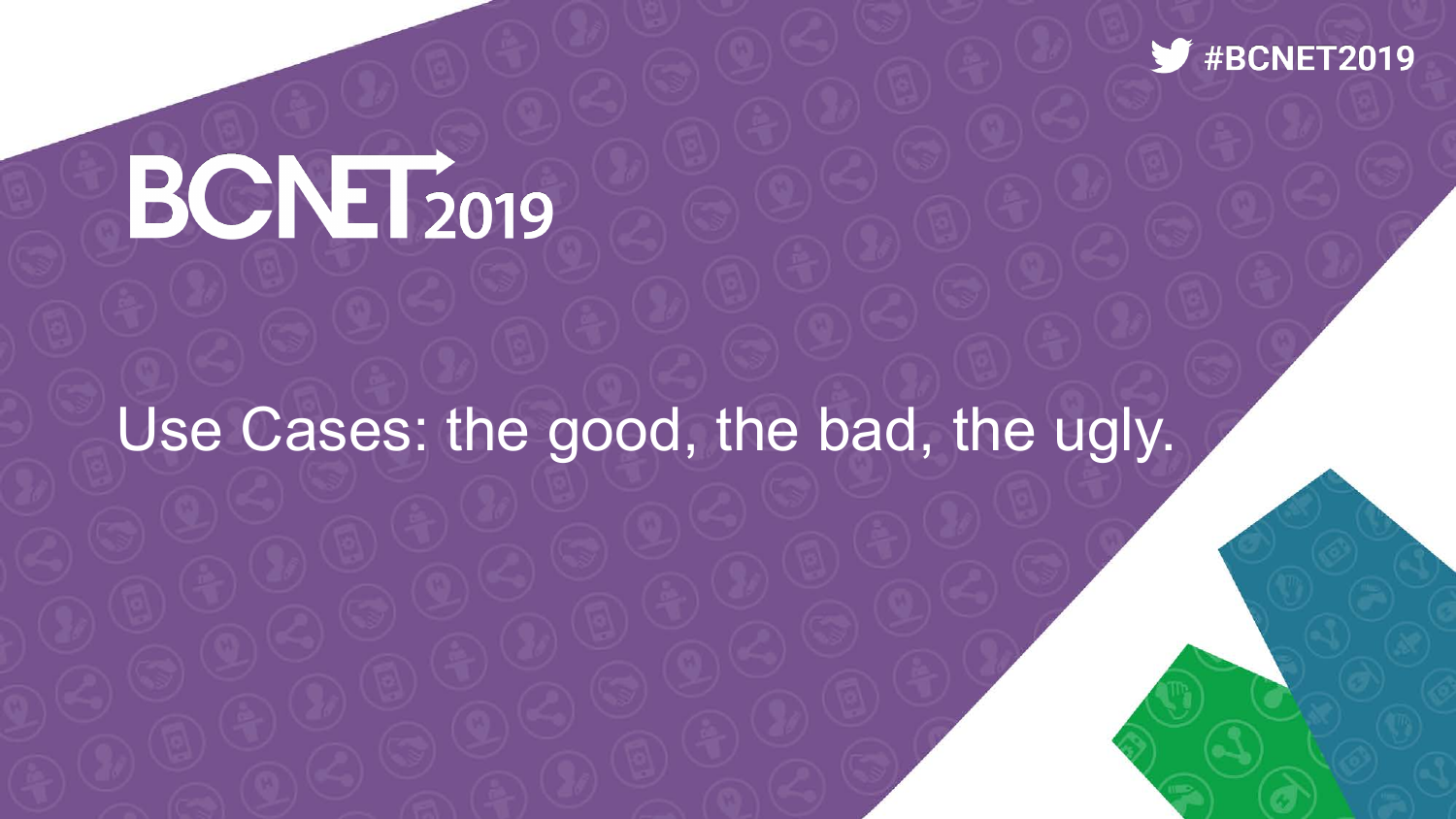

### Use Cases for SIEM





#### WHAT WERE YOUR USE CASES BEFORE YOU BOUGHT?

AFTER USING THE SIEM FOR A WHILE HOW MANY CHANGED? DID YOU DROP ANY?



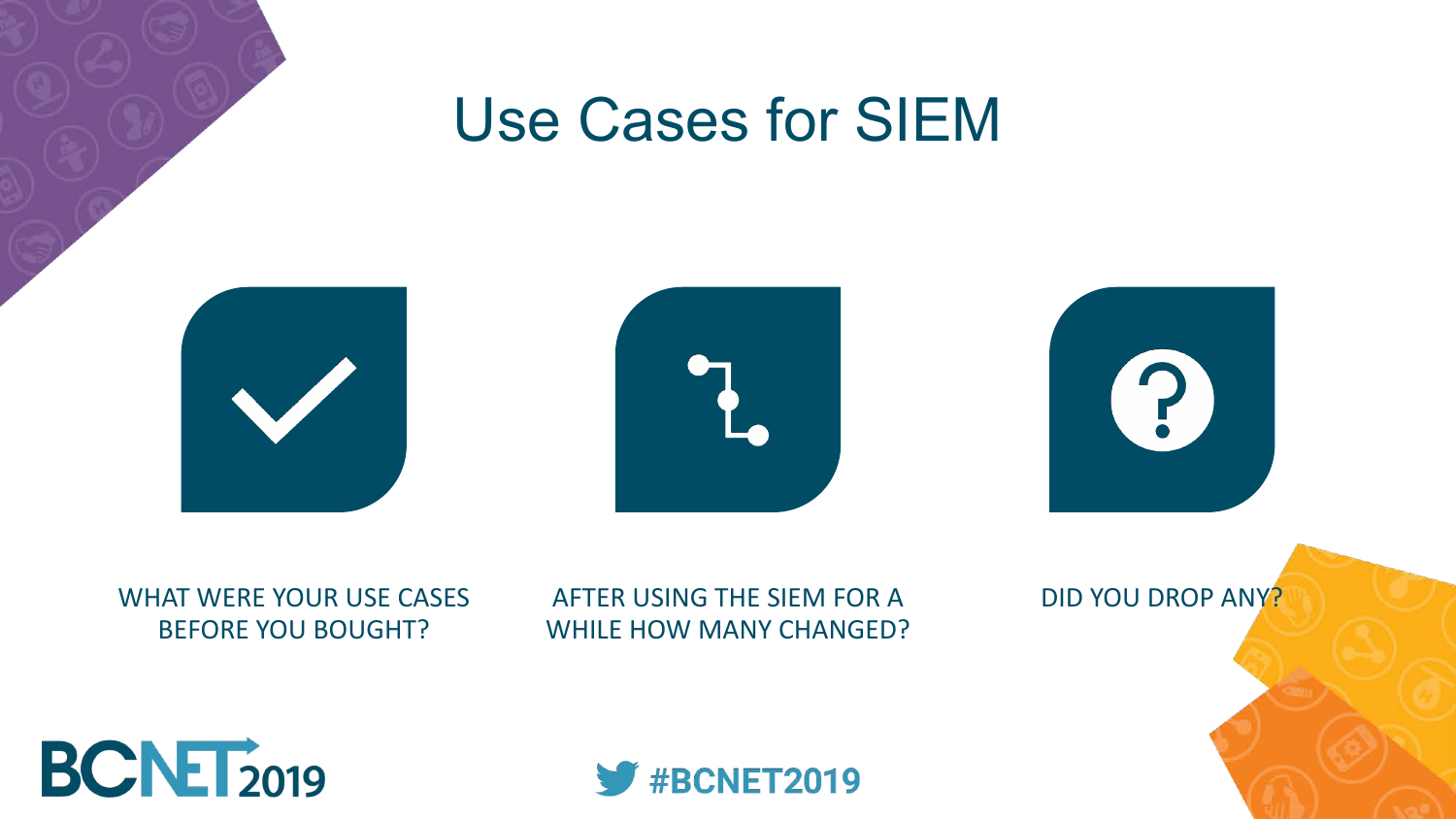

# **BCNET2019**

### SIEM Governance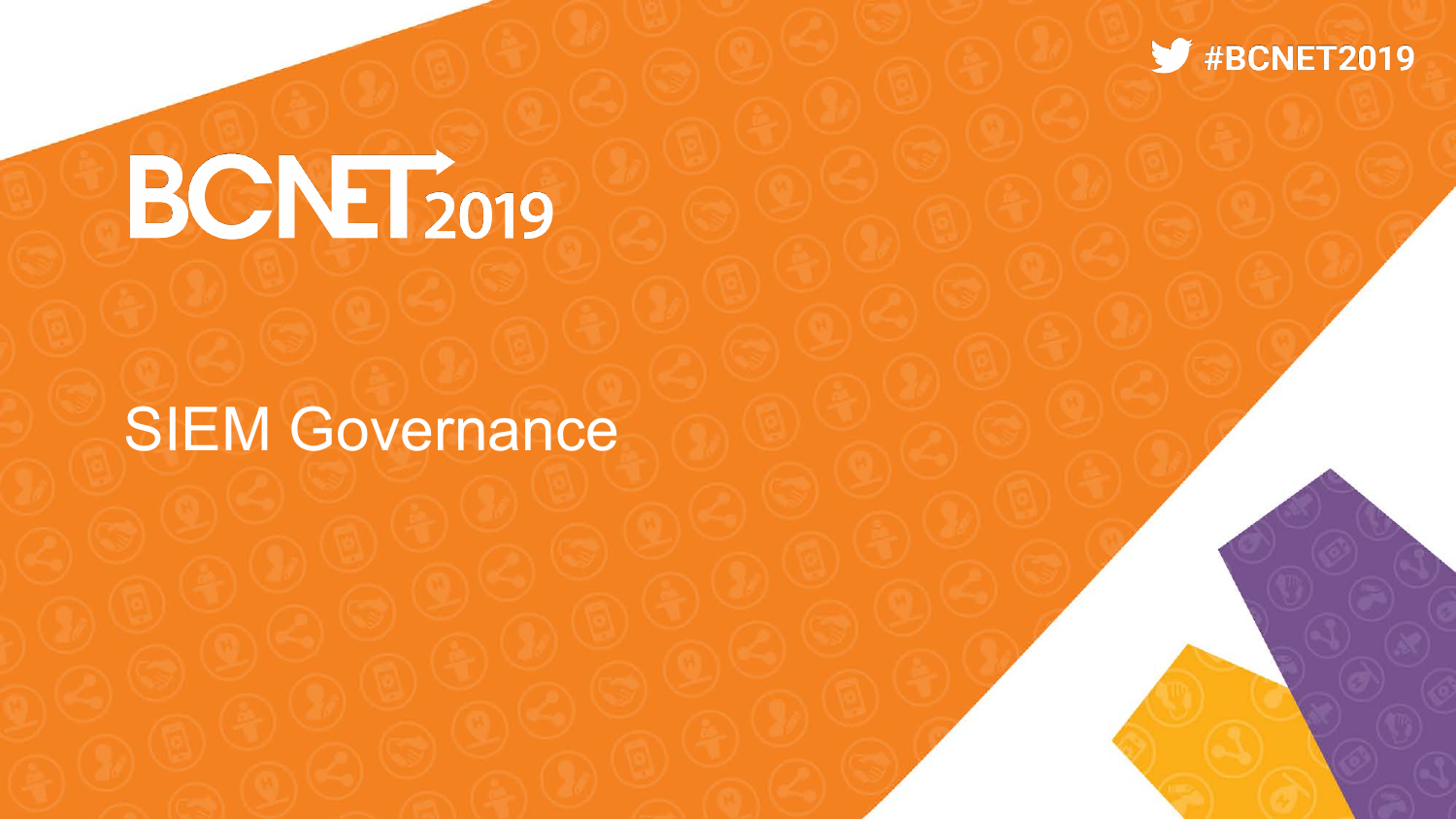## Governance Issues



IA)<br>T

Misuse of SIEM derived information.

Misuse of SIEM information by SIEM administrators.



What are you monitoring and how transparent are you about it? Should you be?



Auditing the SIEM function.





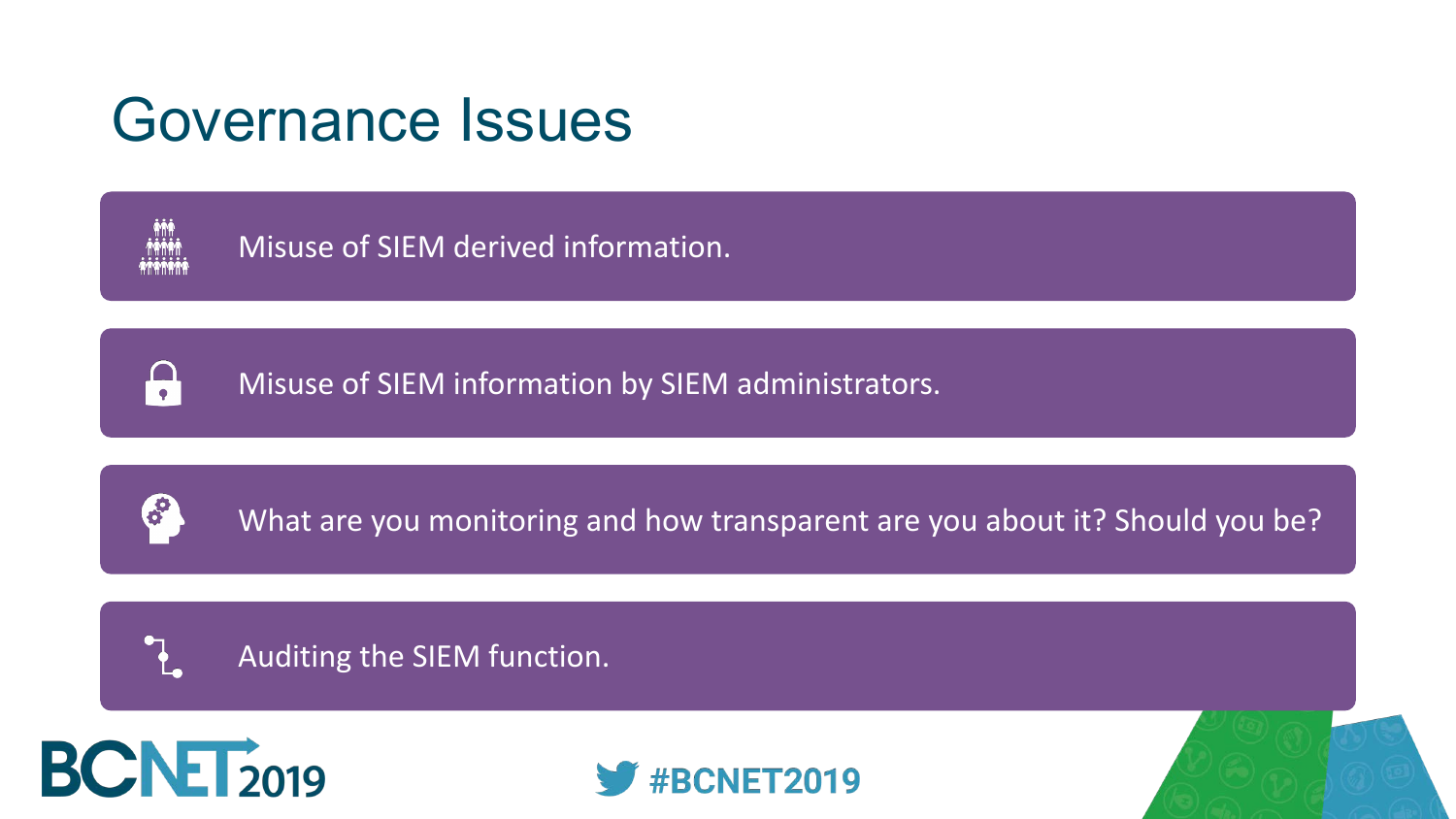

# BCNET<sub>2019</sub>

What you wish you had known before buying a SIEM?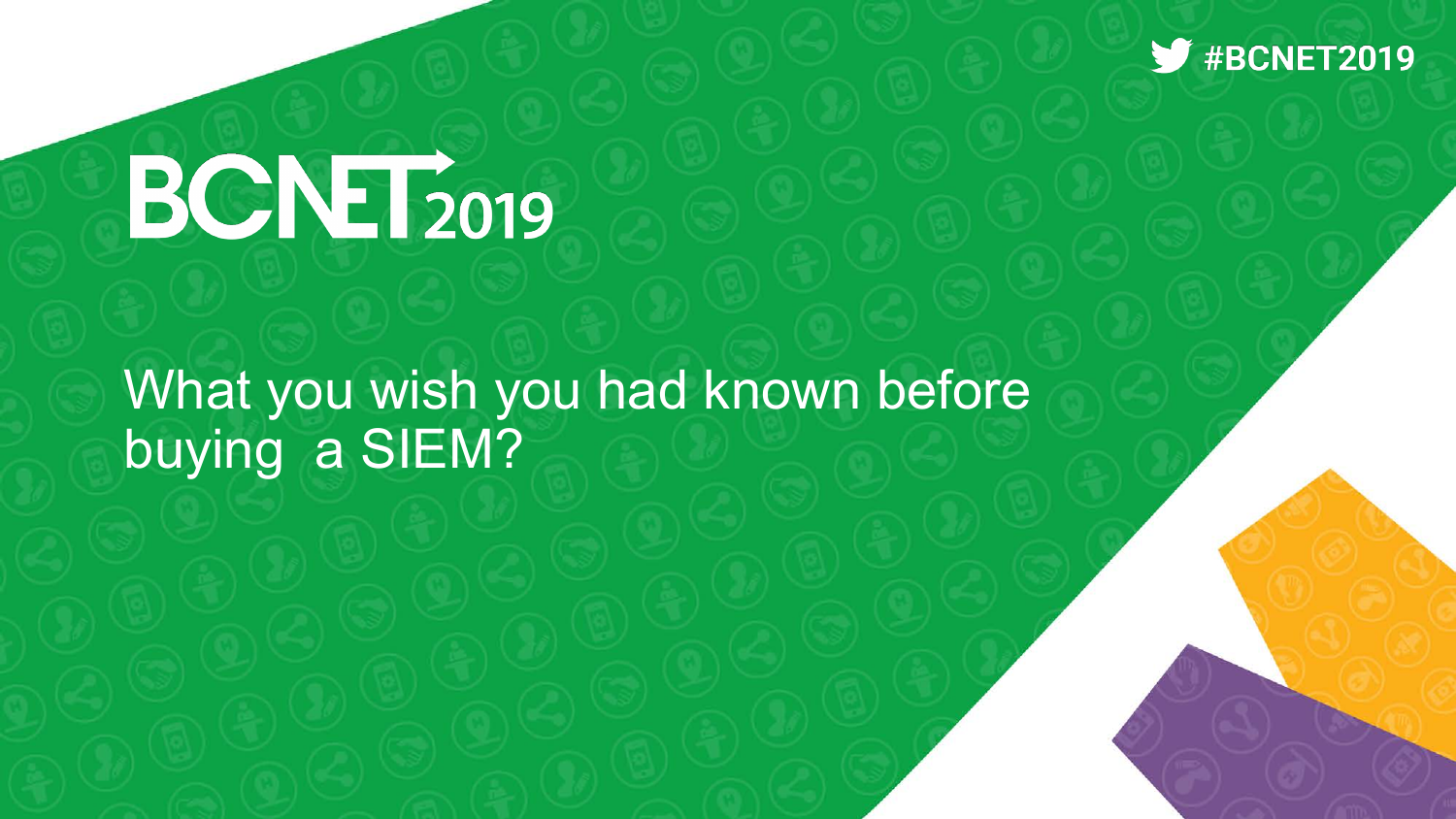# The Things you wish you knew







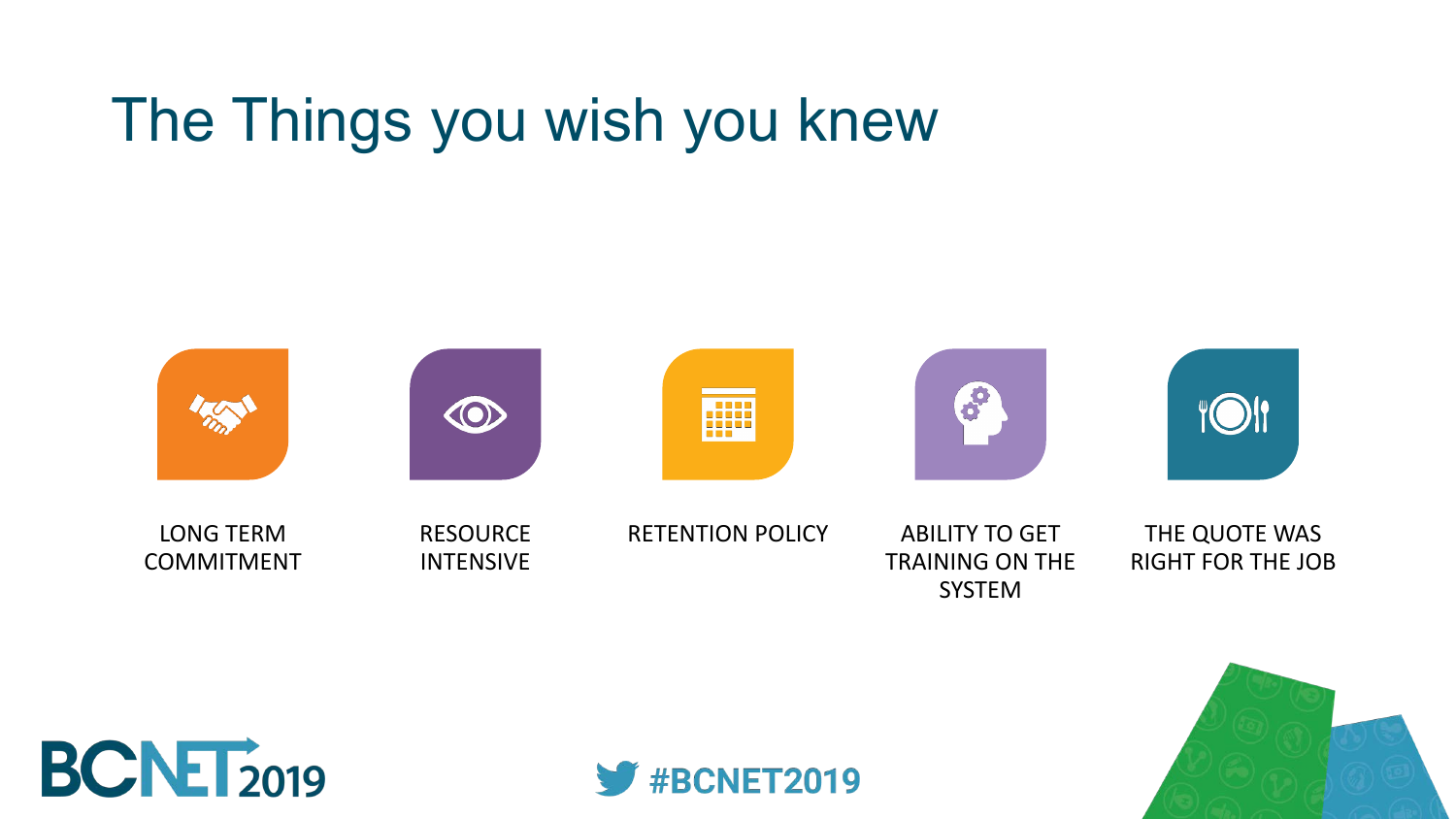

# **BCNET2019**

### SIEM Future State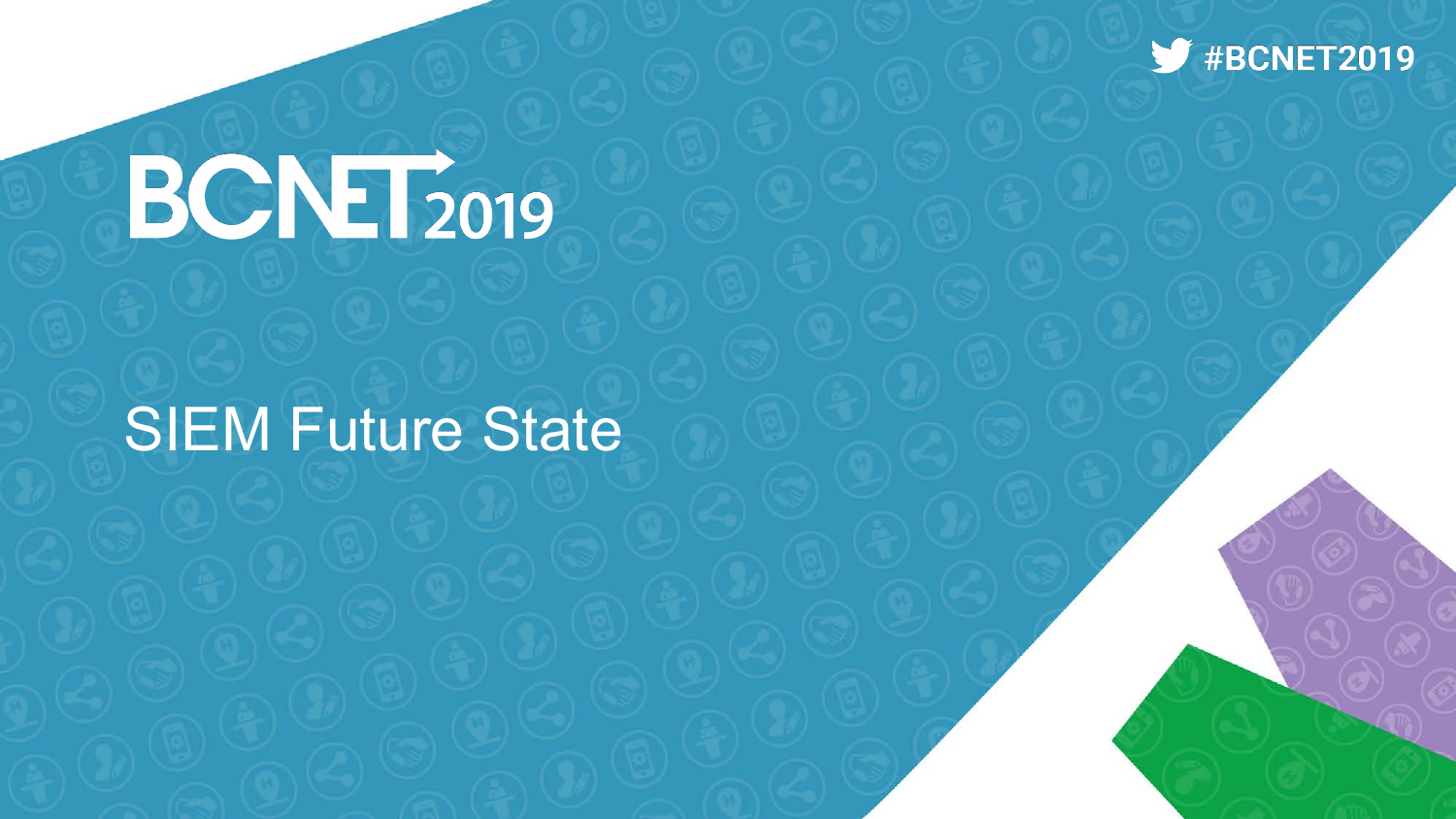### Future of SIEM



#### MULTI-INSTITUTIONAL COLLABORATION

#### ARTIFICIAL INTELLIGENCE